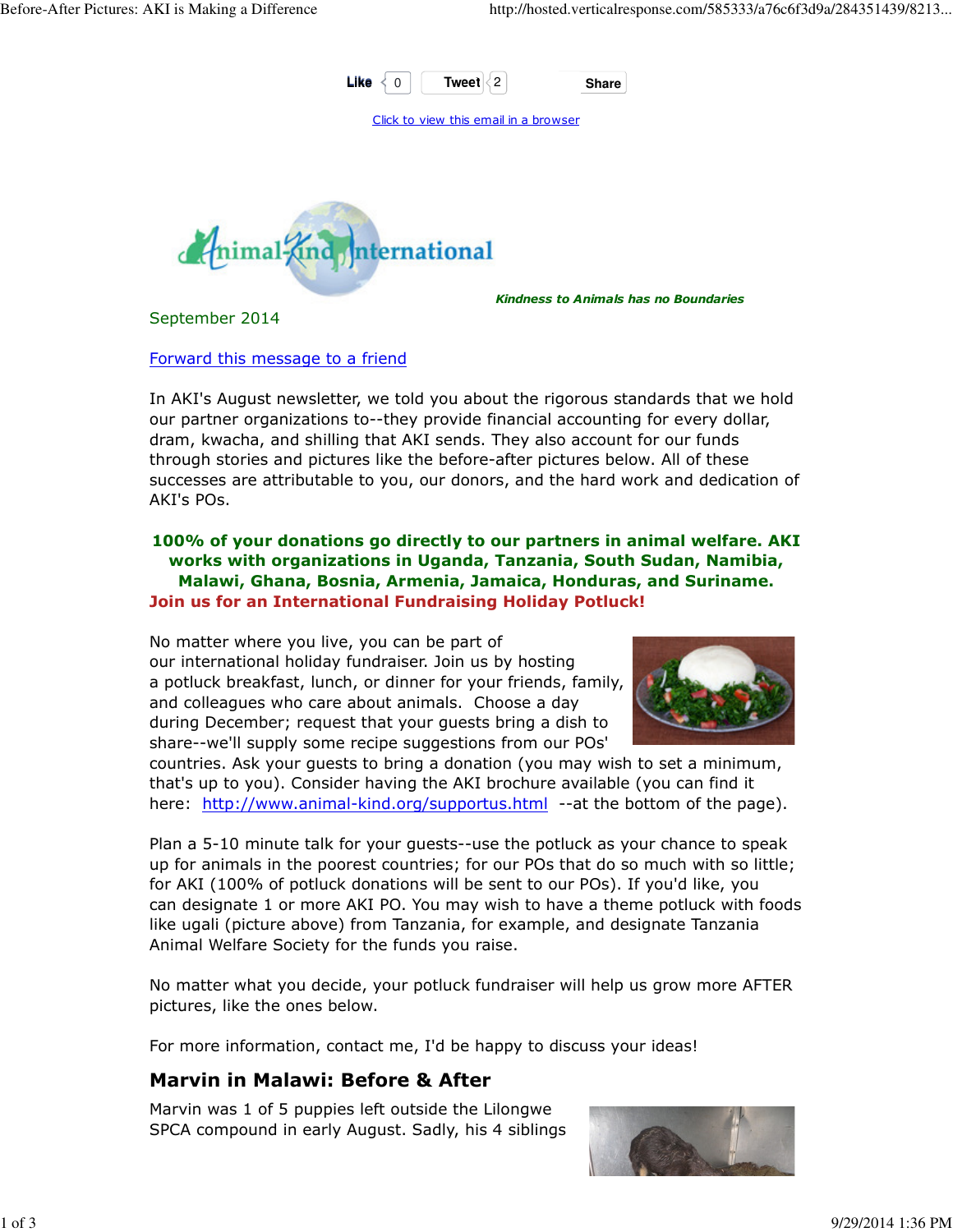died, but Marvin was a fighter, and grew stronger by the day. In the BEFORE picture to the right, you can see Marvin a couple of days after he was dumped, already looking much better. Just about one month after he arrived at the LSPCA, he was ready for adoption. It didn't take long for him to find his forever



home (see the below AFTER picture of his new adoptive family).



# Lilongwe SPCA: Cat Quarantine Before X 2

With AKI's 2nd disbursement of 2014 to LSPCA, they will replace this temporary quarantine facility (now the LSPCA office serves as quarantine, see BEFORE photo to the right) with this structure (BEFORE photo below),which will be refurbished into a first class quarantine facility. LSPCA to modify into cat quarantineWhen the facility is completed, we'll post the AFTER pictures! LSPCA is still in



need of donations to care for the dogs and cats they take in--AKI donations also fund purchase of dog and cat food, vet supplies, repairs--often these are the LSPCA priorities that no one else will fund (because funding organizations often only support very specific projects).

### http://www.animal-kind.org/malawigroup.html

# Uganda SPCA's Tata: Before & After

Tata is one of many lucky dogs that the USPCA has rescued and rehabilitated thanks to AKI donors. Tata was found on the side of the road, close to death (see BEFORE picture below, her 1st day at the USPCA's Haven). Within just a few weeks (see AFTER picture to the right), she recovered fully, loves to eat and play, and the best news...she's been adopted!